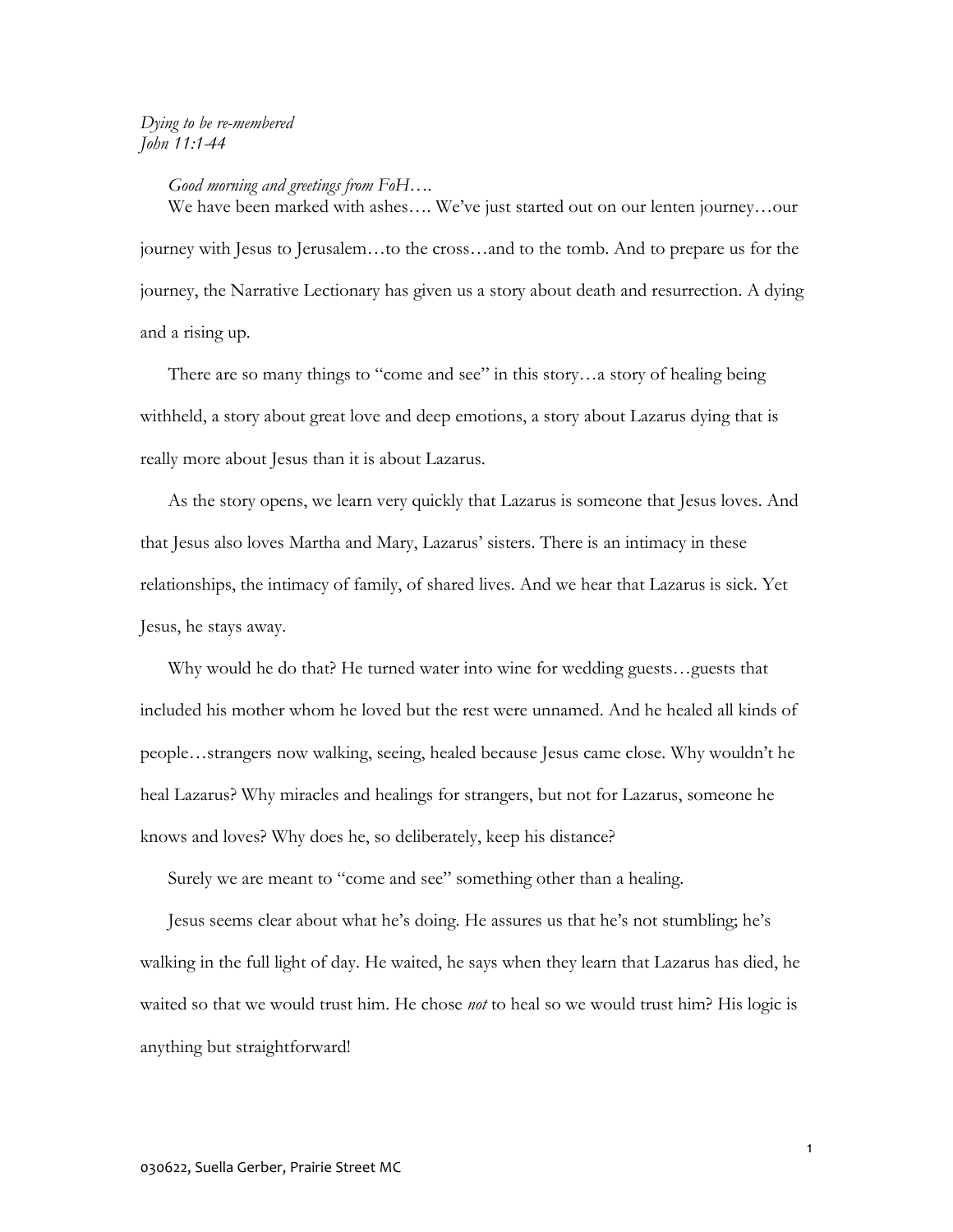But then John's Gospel has been confusing our logic from its opening verse: "In the beginning was the word and the word became flesh." The *word* became *flesh.* In this gospel, words become flesh, and we can be born of Spirit, and rivers of living water flow out of Jesus' womb. The common logic that separates flesh from spirit and the literal from the metaphor is absolutely confounded in this Gospel.

Our logic, our reasoning says, that if Jesus loves Lazarus, *he should heal him.* But this logic is being brought into question. So if we set aside our assumptions about what we think should or shouldn't have happened, what might we see and hear? What might be revealed?

There is something here about life. About the nature of life. About being human. About human relationships and emotions. And we know from our lived experience that life...that relationships and emotions…do *not* follow logical logic!

But there's also something here about trust. Jesus keeps talking about trust…trusting him. Some translations read that we're to "believe" Jesus, or "believe *in"* him. But in a gospel where words become flesh, we need something more substantial that an intellectual thought or consent. Jesus is asking us to *give flesh* to our thinking. When we trust, we give flesh…we enact…what we believe.

Jesus continues to explain his logic: "I am the resurrection and the life. Those who *trust* me, even though they die, will live, and everyone who lives and *trusts* me will never die. Do you *trust* this?"

Yes? But what, exactly, are we trusting? We're trusting that Jesus' love will *not* heal us or keep us from dying? And. And we're trusting that, no matter what, we'll live? Again, this confuses our usual thinking; it defies our usual logic.

But notice that Jesus says, "I am the *resurrection* and the life." He doesn't say, "I am the *birth* and the life." Or, "I am the *healing* and the life." He isn't talking about a baby being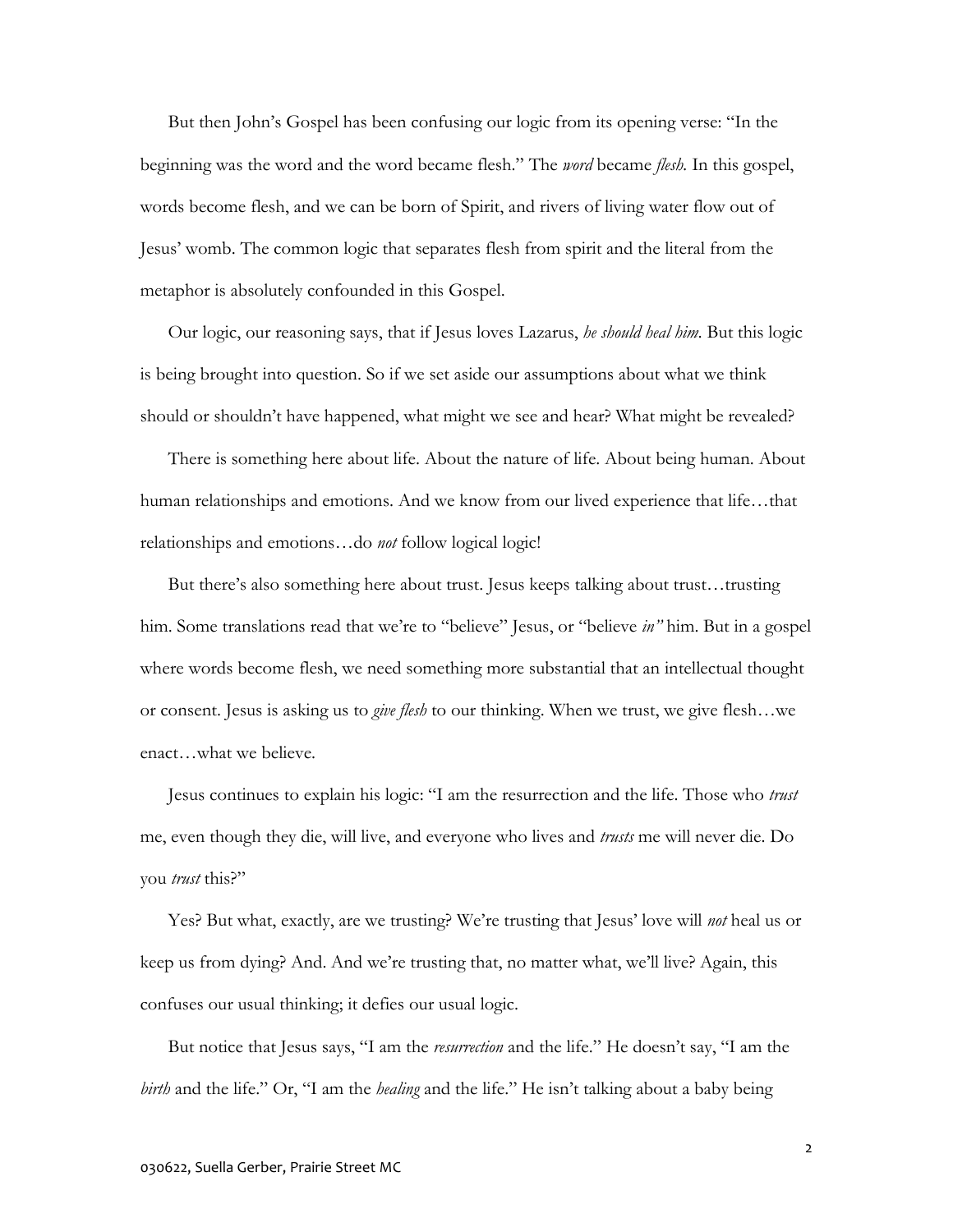born, or about his power to heal, but about rising up. About having been laid down and standing up again. He's talking about being brought low, losing, failing…and rising up. This is about the nature of life. Jesus is teaching us the logic of life in God's Kindom…a logic to trust. He's showing us a new logic to embody that will give us endlessly abundant lives.

And love is key to this logic. We see in this story that the love being made-flesh in Jesus isn't an easy love. It isn't love that will make everything and everyone okay. It isn't a simple emotion that fixes people or relationships. Jesus' love for Mary and Martha and Lazarus is profound, and sturdy. Jesus' love is so deep that the sight of Mary weeping moves him to tears. These aren't just tears of sadness because his beloved friend has died; these are tears of profound grief, mixed with anger and complaint.

We can imagine where some of these emotions, including anger, is coming from. This death of Lazarus is as much about Jesus' own approaching death as it is about Lazarus. Afterall, Jesus' death is at the center of John's Gospel. So it's not hard to imagine that these intense and overflowing emotions are related to the growing stress of his own life being threatened. If we're under an illusion that the son of God doesn't have emotions, or that they're always under control, here we watch as Jesus, the son of humanity, feels all the feelings of loss and pain and grief and dread. And anger, knowing that the emotions of those who gather to mourn today will just as quickly turn to cries for violence and death tomorrow. He knows that he will become a victim of emotions that turn with the logic of violence, a logic that demands, that requires punishment and death to make it better. Jesus understands that we human beings *trust* the logic of violence and sacrifice. We trust the logic of vengeance. We trust punishment. We trust that a death, a killing is required to make it better. That human beings keep trusting the logic of death and acting out our violence against each other…of course Jesus is upset! But the emotion that is visible to those around

3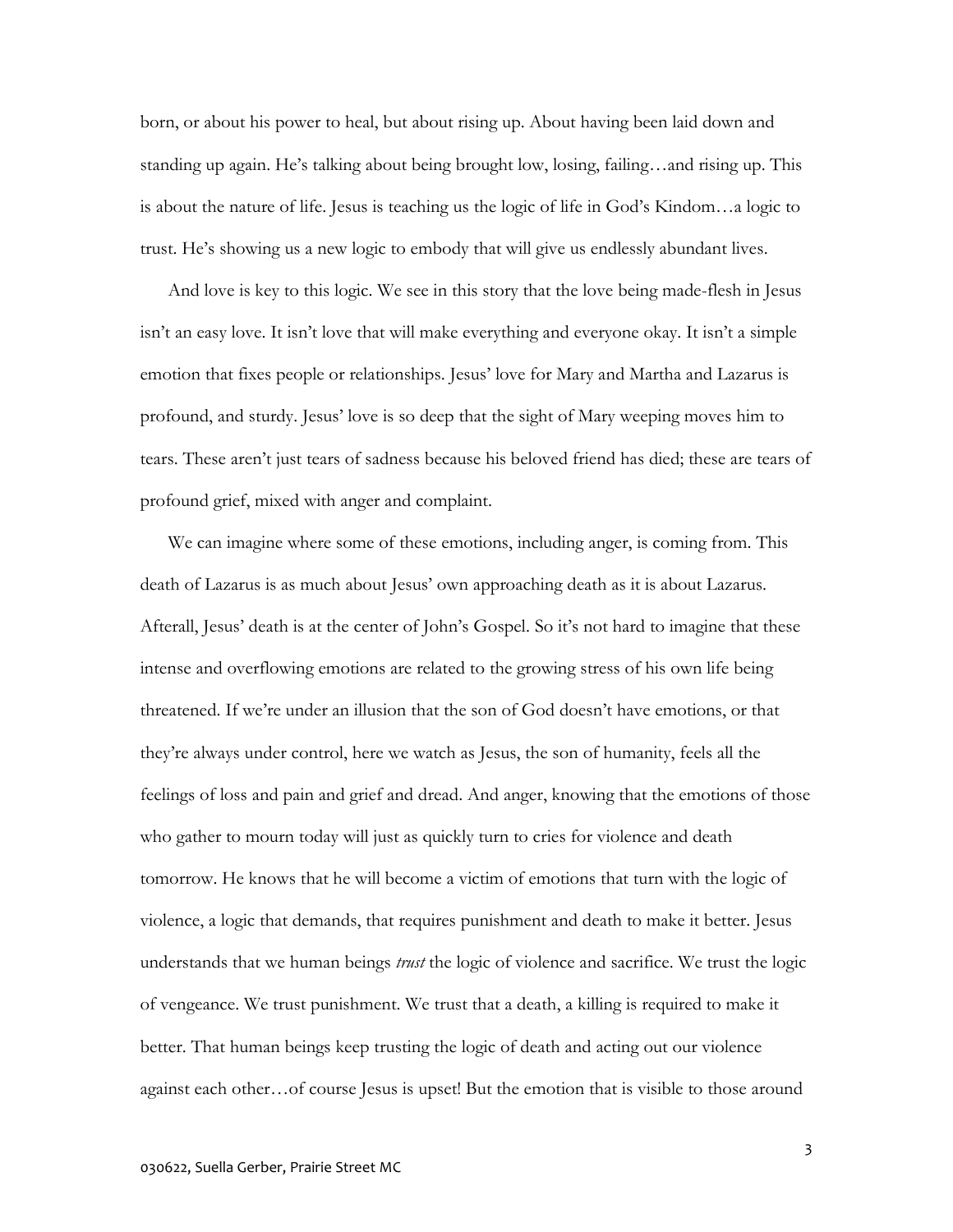him is love: "See how he loved him." Jesus' emotions are profound because his love is profound.

We keep watching Jesus as he cries, "Lazarus, come out!" What we are watching is the logic of love. Jesus, God's word-made-flesh is showing us the logic of God's love. The love of God that is made flesh in Jesus is a love that Jesus trusts. He trusts it absolutely and completely. He trusts it enough to breathe through the storm and pain of his grief, his loss, his anger. Rather than satisfying his emotions by lashing out at those around him, he lets the Spirit of God breathe into him. And love is what we see.

This is why Jesus waited. He waited because he wants us to see what the logic of love looks like. He's showing us what is possible. And what is possible is for us to trust Jesus in the same way that Jesus trusts God, his heavenly Parent. Trusting the logic of love, Jesus is not afraid of death, or the stench of death. No matter how much it may stink, Jesus calls Lazarus to rise up. No matter the stench of violence that will surround him when he gets to Jerusalem, Jesus will keep trusting God's logic of love. He will keep trusting the Spirit of God to breathe into him. Jesus will not be undone. He will not be persuaded by the logic of fear. His trust in Creator God's love for him and for the world is sure. So sure that when he is laid low, when he is unjustly accused and executed, he will keep trusting the logic of love. With his body and being, his flesh and spirit, Jesus trusts the Aliveness of God.

In this story we hear what's possible for being human, for human beings born of flesh and spirit. We are not meant to repeat the logic of rivalry and violence we see at play with Cain and Abel, Joseph and his brothers, Jacob and Esau, Sarah and Hagar. The list is longer than we can name. With that logic, when emotions burn, we act out, burning those around us, even those we love. When we trust the logic of our emotions, we give flesh to out-ofcontrol pain and anger, breaking relationships and bodies and lives. Mennonites aren't

4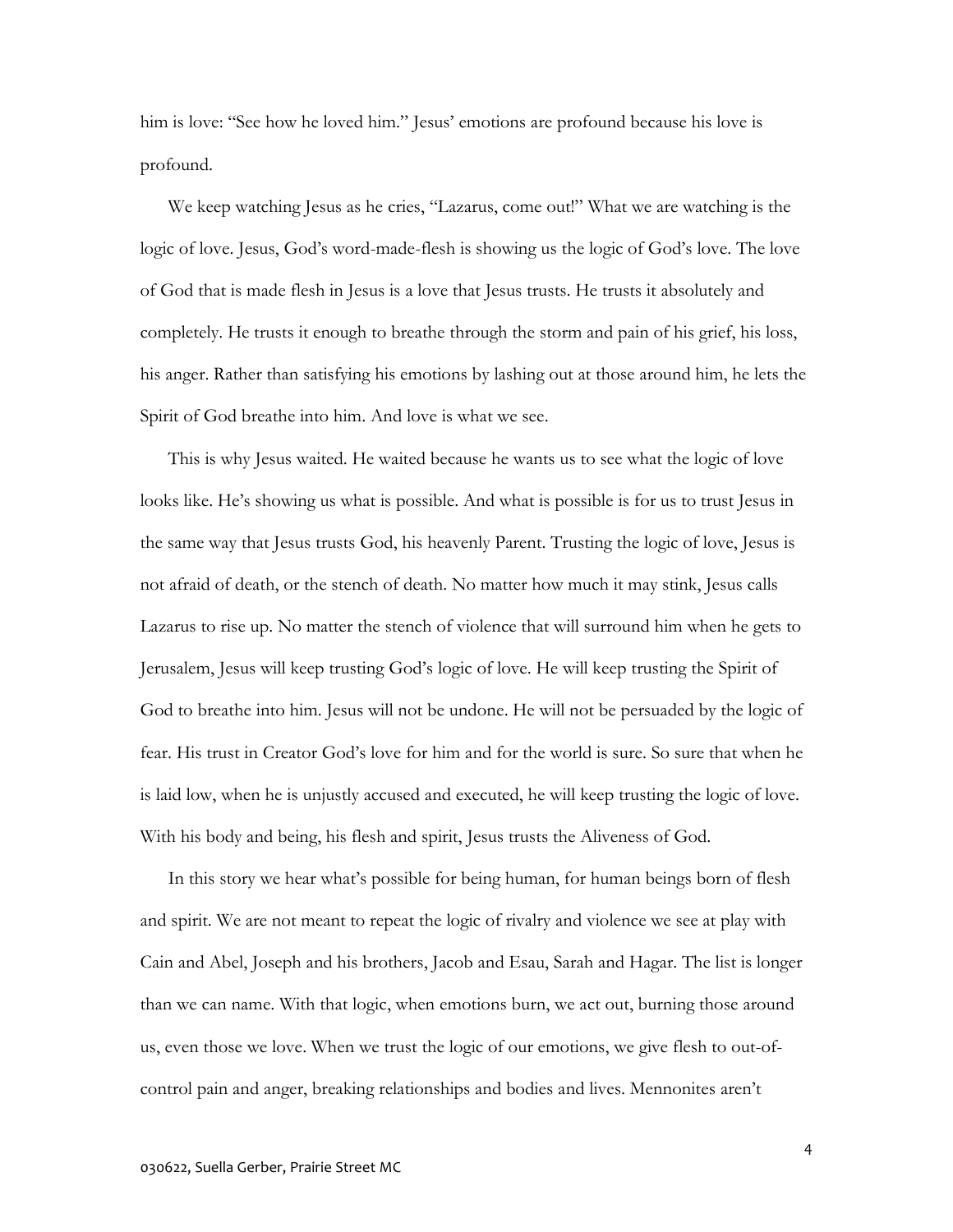exempt from this logic. We may not do physical violence to each other but we have a long history of doing violence to each other's spirits.

Jesus waited to go to Bethany so that we would have a chance to see him, to see his emotions, to witness the fullness of his humanity. And what was visible, what those around him witnessed, was love. Jesus, God's word-made-flesh embodied love. From a place of deep emotional turmoil, of being brought low by the grief and pain that comes from loving and losing another, Jesus breathed in the Holy Spirit, stood up again, and gave love flesh. That's what those at the tomb saw. That's what we see.

And we need to see this. We need to see this logic that loves *through* the storm of emotions…a logic of love that breathes *through* pain and anger and hurt…a logic of love that is willing to be laid low, to lose, to fail, to die…a logic of love made possible with the breath of God's Spirit of Aliveness. Jesus asks us to trust this logic so that we too, when we lose, when we fail, when we are diminished and laid low…we too will keep breathing until the breath of the Spirit raises us up again. And love is given flesh.

It is necessary for us to see this logic of love at the beginning of Lent. Jesus needs for us to see so that we can trust God's logic as we go to Jerusalem and to the cross and to the tomb. And because we have seen it, we can trust it. And when we trust it, we can keep breathing in the breath of God's Spirit. Because we have seen it, we can trust the logic of love so that God's love will be made visible in and through us.

Friends, let us trust Jesus. Let us trust the logic of God's love and keep breathing. In a world holding its breath, caught in the logic of violence and war, our breathing will give flesh to love. In a church where we will, in spite of our best intentions, where we will hurt each other, let us keep breathing so that God's love will rise up. Wherever and however we find

5